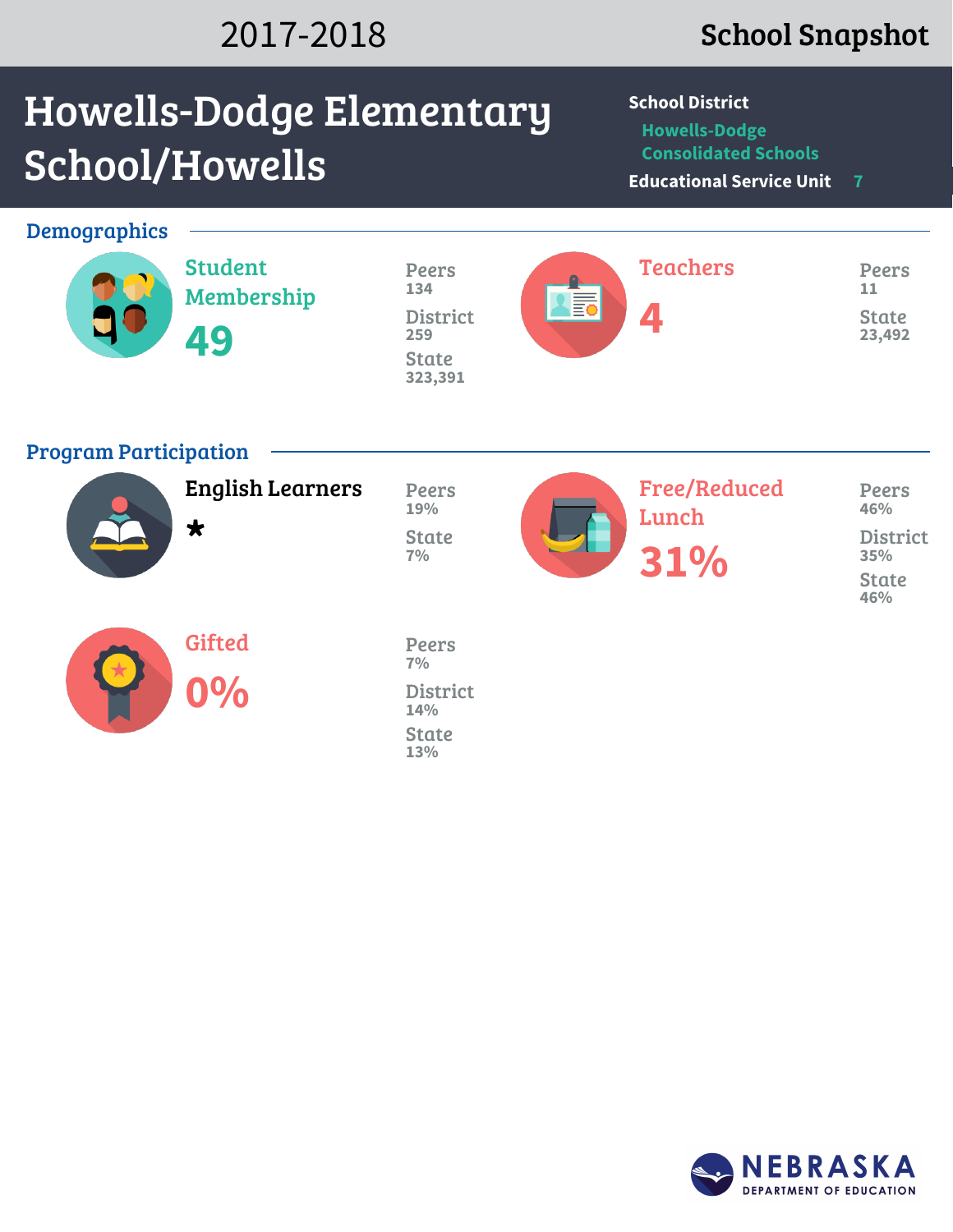# 2017-2018 AQuESTT Classification

| Howells-Dodge Elementary                                                                                                                                  | <b>School District</b><br><b>Howells-Dodge</b>                                                                                                                                                                                                      |
|-----------------------------------------------------------------------------------------------------------------------------------------------------------|-----------------------------------------------------------------------------------------------------------------------------------------------------------------------------------------------------------------------------------------------------|
| School/Howells                                                                                                                                            | <b>Consolidated Schools</b><br><b>Educational Service Unit</b><br>$\overline{7}$                                                                                                                                                                    |
| <b>Elementary School Classification</b>                                                                                                                   |                                                                                                                                                                                                                                                     |
| <b>EXCELLENT</b><br><b>GREAT</b><br><b>GOOD</b>                                                                                                           | <b>NEEDS IMPROVEMENT</b>                                                                                                                                                                                                                            |
| <b>QUESTT</b><br>for Nebraska                                                                                                                             | <b>Beginning Status</b><br><b>NSCAS English Language Arts</b><br><b>GREAT</b><br>& Mathematics Proficiency                                                                                                                                          |
| SUCCESS, ACCESS, AND SUPPORT                                                                                                                              | TEACHING, LEARNING, AND SERVING                                                                                                                                                                                                                     |
| Positive partnerships,<br><b>Relationships, and Success</b><br>Coming in 2019!                                                                            | <b>College, Career, and Civic</b><br><b>Ready</b><br><b>Coming in 2019!</b>                                                                                                                                                                         |
| <b>Transitions</b><br><b>Four-year Graduation</b><br>N/A<br><b>Extended Graduation</b><br>N/A<br>AQuESTT uses 2016-2017 graduation rates                  | <b>Assessment</b><br><b>Individual Score Growth</b><br>83%<br><b>Score Improvement</b><br><b>Yes</b><br><b>Non-Proficiency Reduction</b><br><b>Yes</b><br><b>Science Proficiency Status</b><br>71%<br><b>Science Score Improvement</b><br><b>No</b> |
| <b>Educational Opportunities and</b><br><b>Access</b><br><b>Chronic Absenteeism Reduction</b><br><b>Yes</b><br><b>Progress Towards EL Proficiency N/A</b> | <b>Educator Effectiveness</b><br><b>Coming in 2019!</b>                                                                                                                                                                                             |
| Evidence-Based Analysis<br><b>Not eligible for Adjustment</b><br>EBA Total Score 99 / 120                                                                 |                                                                                                                                                                                                                                                     |

### Final AQuESTT Classification